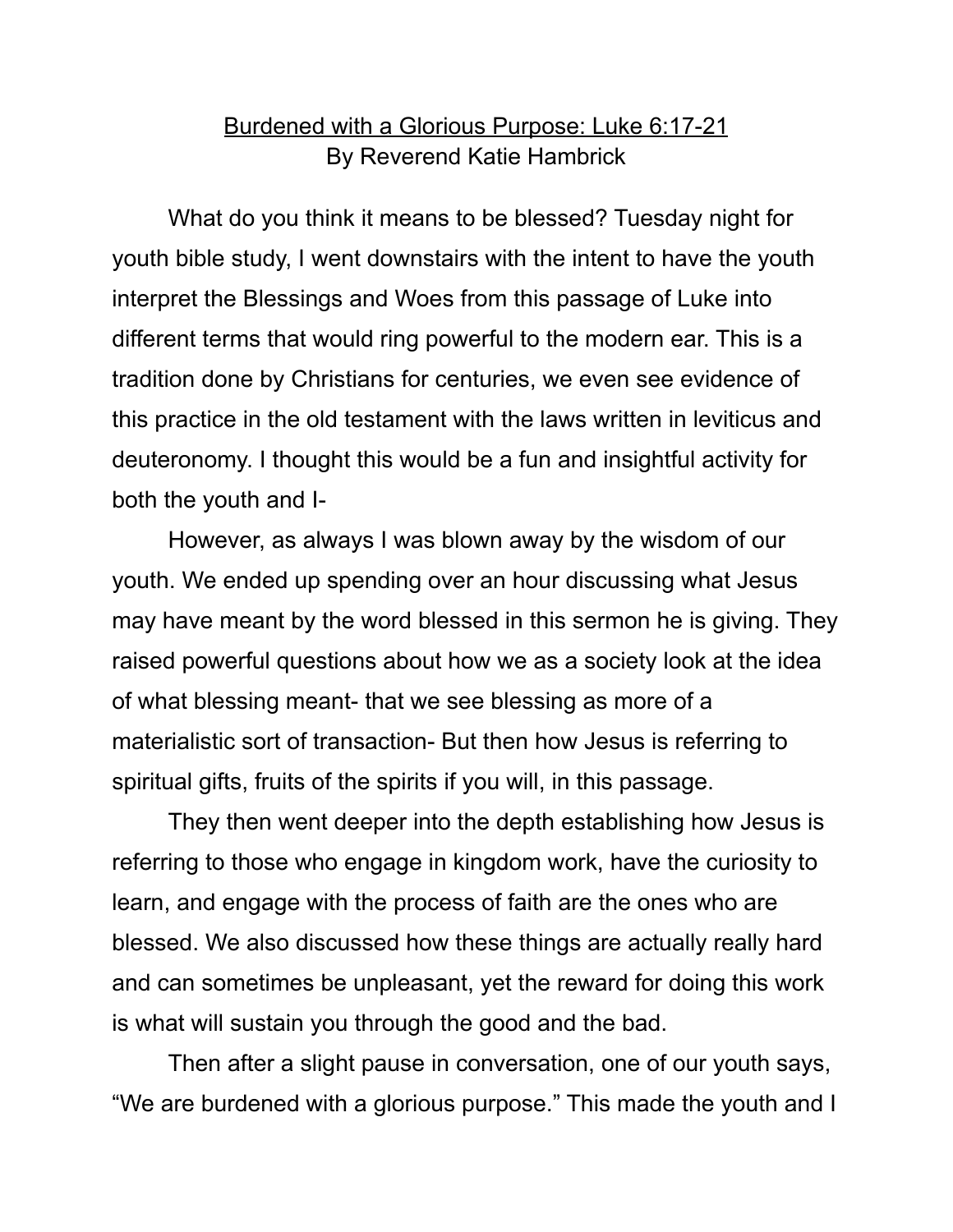giggle, because for those who are not aware- the quote "I am burdened with a glorious purpose" is a quote from the villain in the Marvel Movie The Avengers, Loki.

Loki is an adaptation of the Norse God of chaos and mischief, yet here, after this deep theological discussion, his famous quote fits so perfectly into what we are talking about-

If we ever needed proof that God has a sense of humor, there it is for you. We even decided that that statement was a summation of everything we discussed.

We are burdened with a glorious purpose. That purpose is to put kingdom things ahead of ourselves and ahead of worldly things. I say that as if it is that easy. The burden comes from this being really hard. The glorious part comes from seeing the kingdom of God and promises of God in action—- of being blessed.

As we discussed in youth, When Jesus is not referring to being blessed in the same sense as society does. A youth brought up the idea of prosperity gospel, that some people have this warped sense that if they just do good or look the part then God will bless them with material goods. Another youth also brought up that people in our society also equate being blessed with happiness, which is not always the case.

Being blessed in this sense refers to a person's theological standing with God. When we truly put everything we have-Every bit of faith,

Every bit of hope,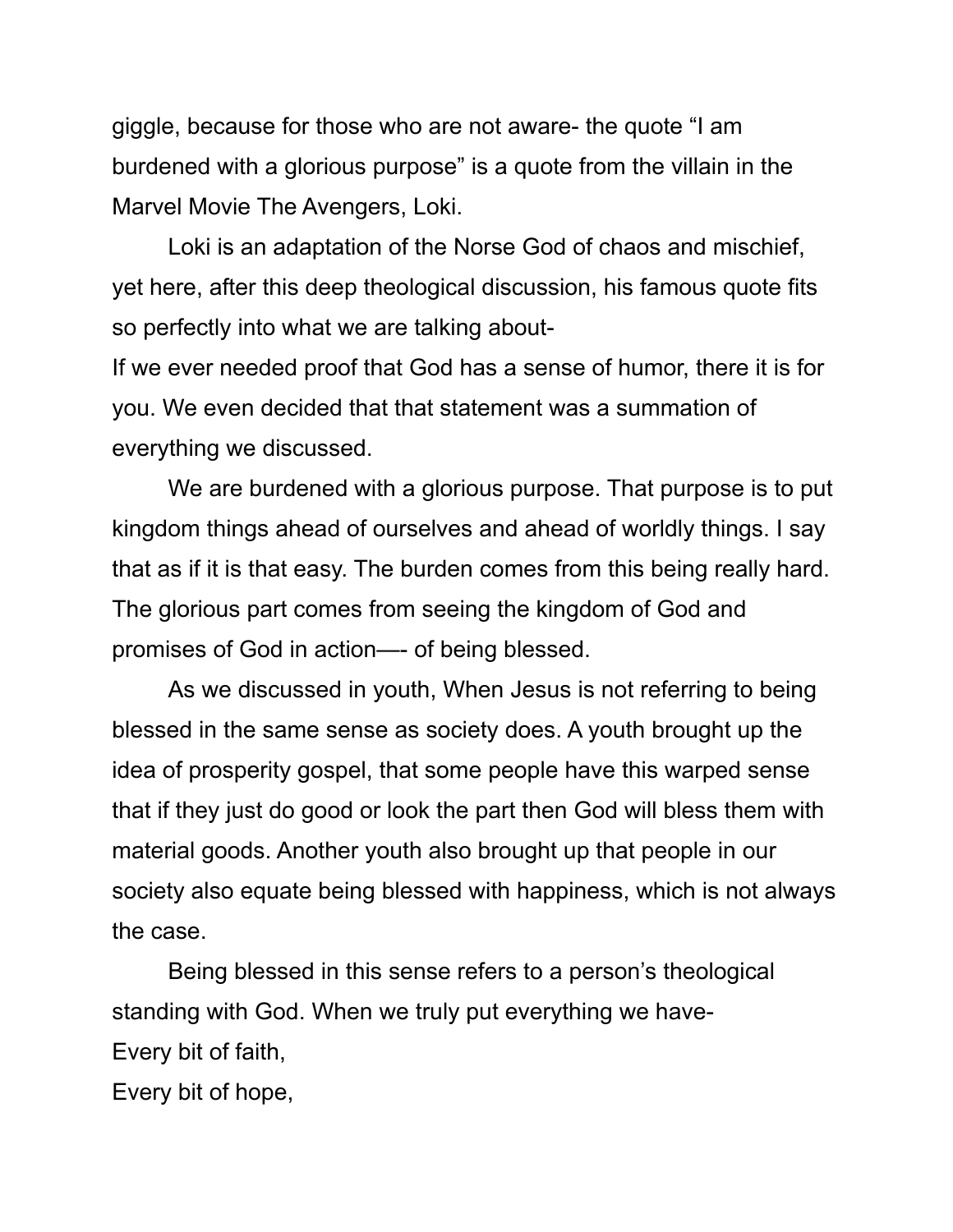Every bit of strength into trusting God and walking the path of righteousness and love he has called us to, then we will be blessed.

These blessings though are not material goods as we have said, but they are holy curiosity, wisdom, hope, joy, peace, love, goodness, and so on. They are the gifts that will actually sustain you when the world shuts down with COVID. They are the gifts that will truly enrich your life and faith. They are God's glorious promise to those who really pick up their cross and follow God.

Here is what the blessings adapted for modern ears and based on discussion may sound like:

Blessed are you who have nothing but faith in God, for you will find the joy of the kingdom of God.

Blessed are you who hunger with curiosity to know God and to love your neighbor as yourself, for you will be satisfied with the wisdom of the spirit.

Blessed are you who are struggling in life and faith, for you will be filled with the peace and hope of God's promises.

Blessed are you, who follow the radical path of righteousness set out by God through the life and ministry of Jesus Christ, for you will know rejection for God's namestake, but you will also find that the kingdom of God is all around you.

It would be beautiful if Jesus stopped with the blessings. The blessings to me seem to bring great comfort when we are attempting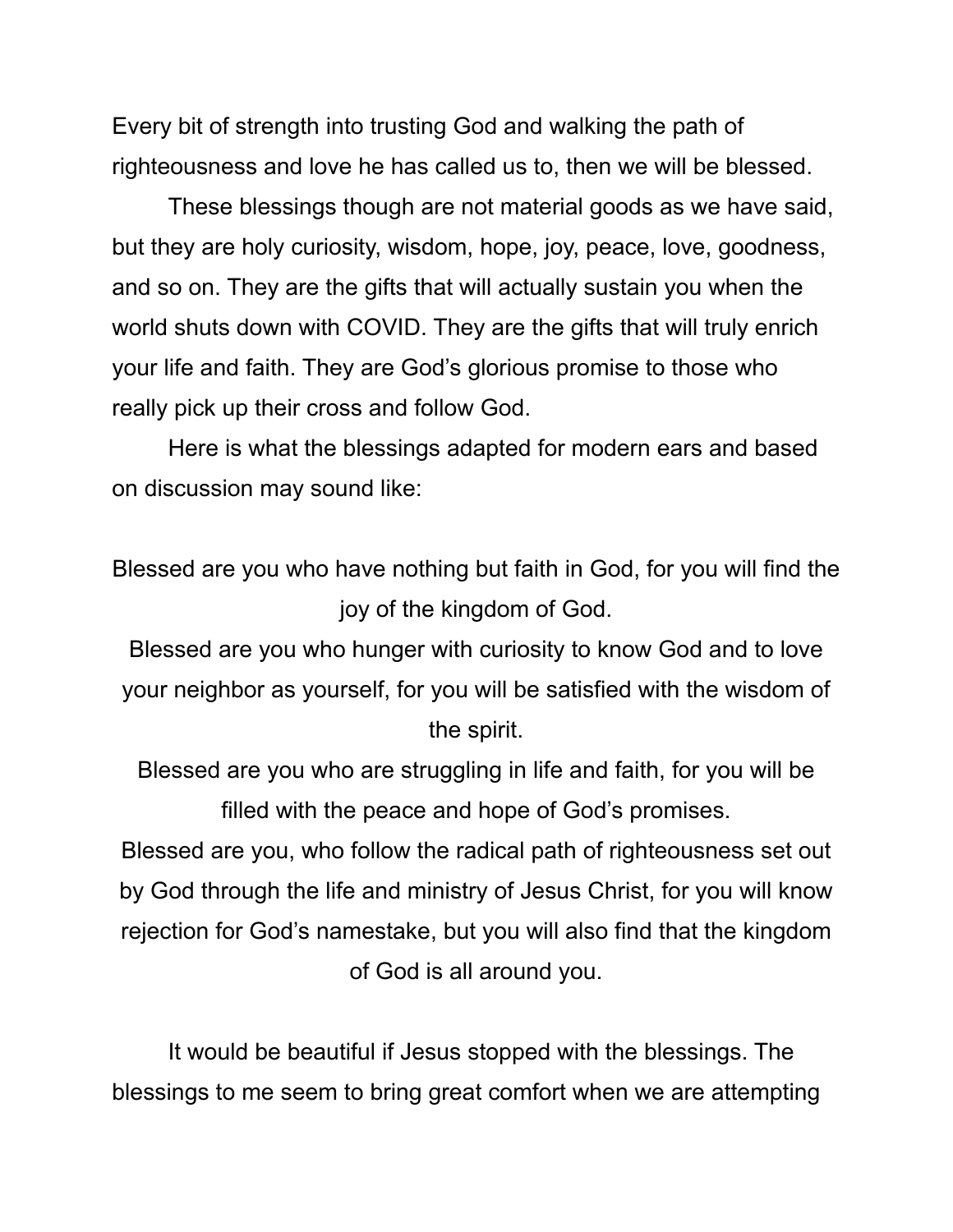to stay on the path, but Jesus hits us with something else. He hits us with these woes- which seem to be interpreted as Jesus condemning people. However, I wonder how the woes would feel if we looked at them like a grandparent warning us.

In the south, we have a great tradition of porch sitting. Y'all might have this out here too. Porch Sitting is normally a spring and summer event, mind you our spring will start about the end of february and our summer will not end until about the end of november… if we are lucky. But, we would go sit on the porch right around dusk, after supper, when the fireflies would just start coming out at night, and share stories. Sometimes we would also be doing things like shucking corn for the next day or what have you, but really it was a time when our grandparents would share stories and lessons from life that were always followed by some form of a warning or advice.

The energy of those stories and moments always felt more calming and loving in nature, yet was stern and would stick with you forever. I kind of feel that is the kind of message that Jesus is giving us with these woes. They are loving yet stern warnings and invitations to come back to the path of love. He is not saying rich people cannot follow this path or be blessed, but what he is warning people away from is putting your faith in worldly things above god. Because then you miss out on the opportunity to fully engage with god. You are separating yourself from god when doing this.

Here is what these warnings adapted for modern ears and based on study would sound like: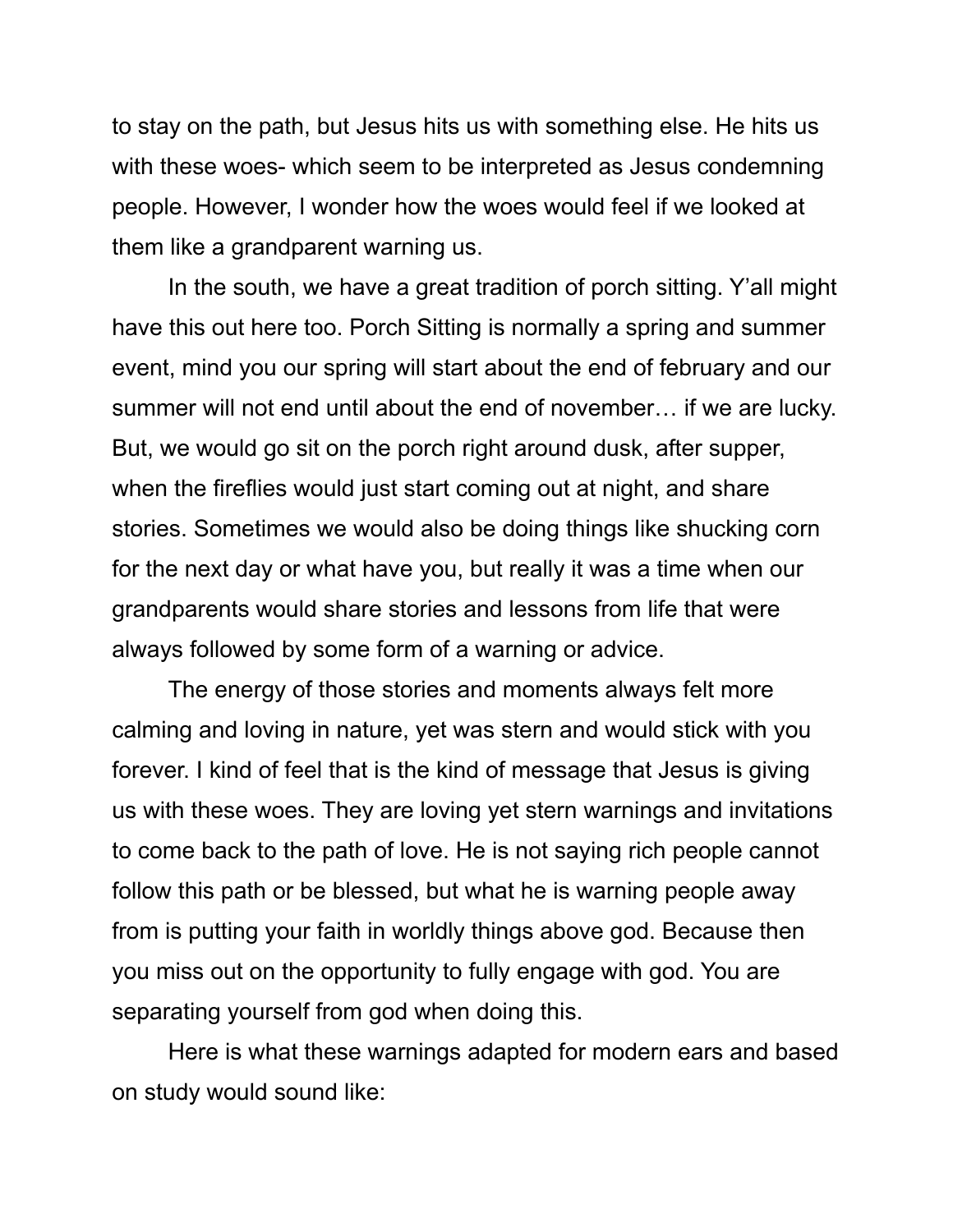Woe to you, who put your faith in worldly things more than God, for you have received your happiness and comfort. Woe to you, who do not seek with holy curiosity the workings of God and God's kingdom, for you will not know or see. Woe to you, who are reluctant and scared to engage in the process of faith, for there may come a day when you wished you had. Woe to you, who put more stocked in being well liked by peers then walking the path God has invited us on, for that reward is only skin deep.

Every Monday after whichever pastor, Dan or I, preached we teach the brown bag bible study group that meets on mondays. This is always a fun time, where we get to dive a little deeper into a sermon topic and also have a discussion about any questions that come up. After my last sermon, someone asked during the brown bag group if I could preach a follow up sermon because there was so much to unpack. I said I didn't think I would get to, especially being out of town the next week.

But, every commentary I picked up on this passage relates this passage back to Jesus and the Nazareth Manifesto. To refresh our memories, the Nazareth Manifesto is when Jesus stands in the temple in his home town, reads from the scroll of Isaiah, and is declaring that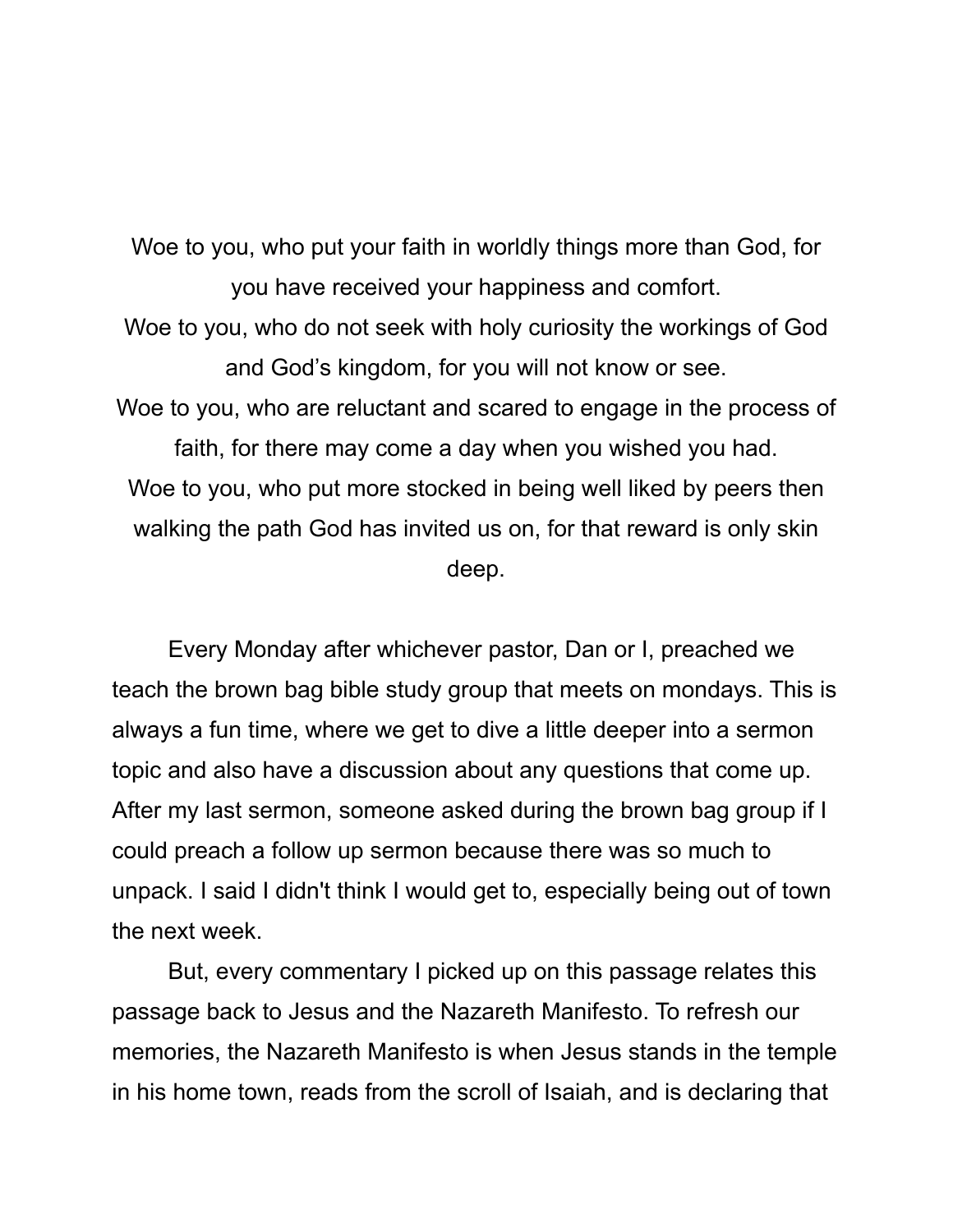his ministry is going to be one that brings good news to the poor, that frees the oppressed, and overall be a ministry filled with radical compassion.

See, the Nazareth Manifesto is Jesus declaring what he is going to do in his ministry. The sermon on the plain is his call of action to the disciples to join him fully on this path of love and righteousness. And more so, it is a call of action to those of us who have chosen to be Christ followers.

One of the signs that is telling us that Jesus is making a divine call to action is that in Luke, he is not on the mountain side giving the sermon to the crowd. He is on level with all the people around him, yet he is looking directly into the eyes of the disciples as he is giving these blessings and woes.

He is not addressing the crowd at large. He is addressing the disciples directly. He is addressing those who are choosing to be Christ followers. He is saying that if you are going to choose this path, then you need to choose to put God first and to be ready to go against the grain of the world.

He is calling them to look beyond what society asks and requires of us, and to see what God really asks of us. To love the Lord your God with all your heart, soul, and mind and to love your neighbor as thyself. God is constantly asking us to go against the grain of society.

He is calling us to not sit in the comfort of tradition, wealth, society, or prestige that we gloss over or ignore that the kingdom of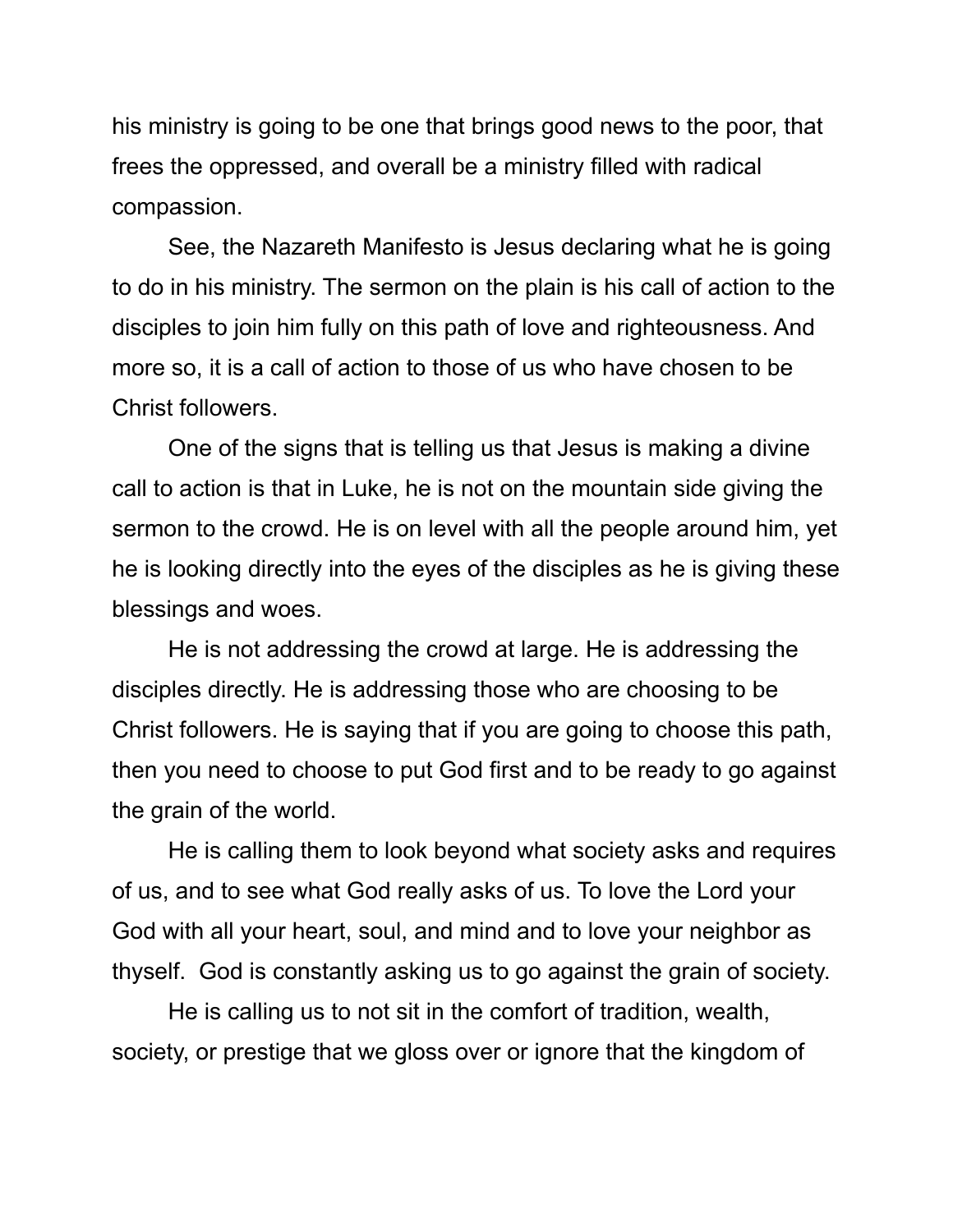God is here now. That we are being called to love and act in love now. We are being called to be a blessing to those around us.

To seek to show love rather than be loved, To console rather than to be consoled, as we heard from the words of saint francis during our call to worship this morning. We are being called to follow this path of love for our own sake yes, and we will learn a lot and see god's kingdom on full display, but also to share the blessing that is the love of god with all of those around us.

To be the hands and feet of god in this world. We are called to be a blessing more than to be blessed. That is to go against the grain of the world. That is the type of behavior that Jesus is encouraging in this scripture. He is not wanting people to focus on what they will receive for following this path, because if you are doing it for that then you probably are not really following the path that well to begin with. Jesus is encouraging the people who choose to follow him to seek to be a blessing to others instead of seeking your own blessing.

"For it is in giving that we receive, it is in pardoning that we are pardoned, and it is in dying that we are born to eternal life."

God is always calling us back, inviting us back to the path of love and liberation… because on this path is where we find our own freedom and are empowered to live a life beyond the confines of what society says we should. A path where we do love the lord our god and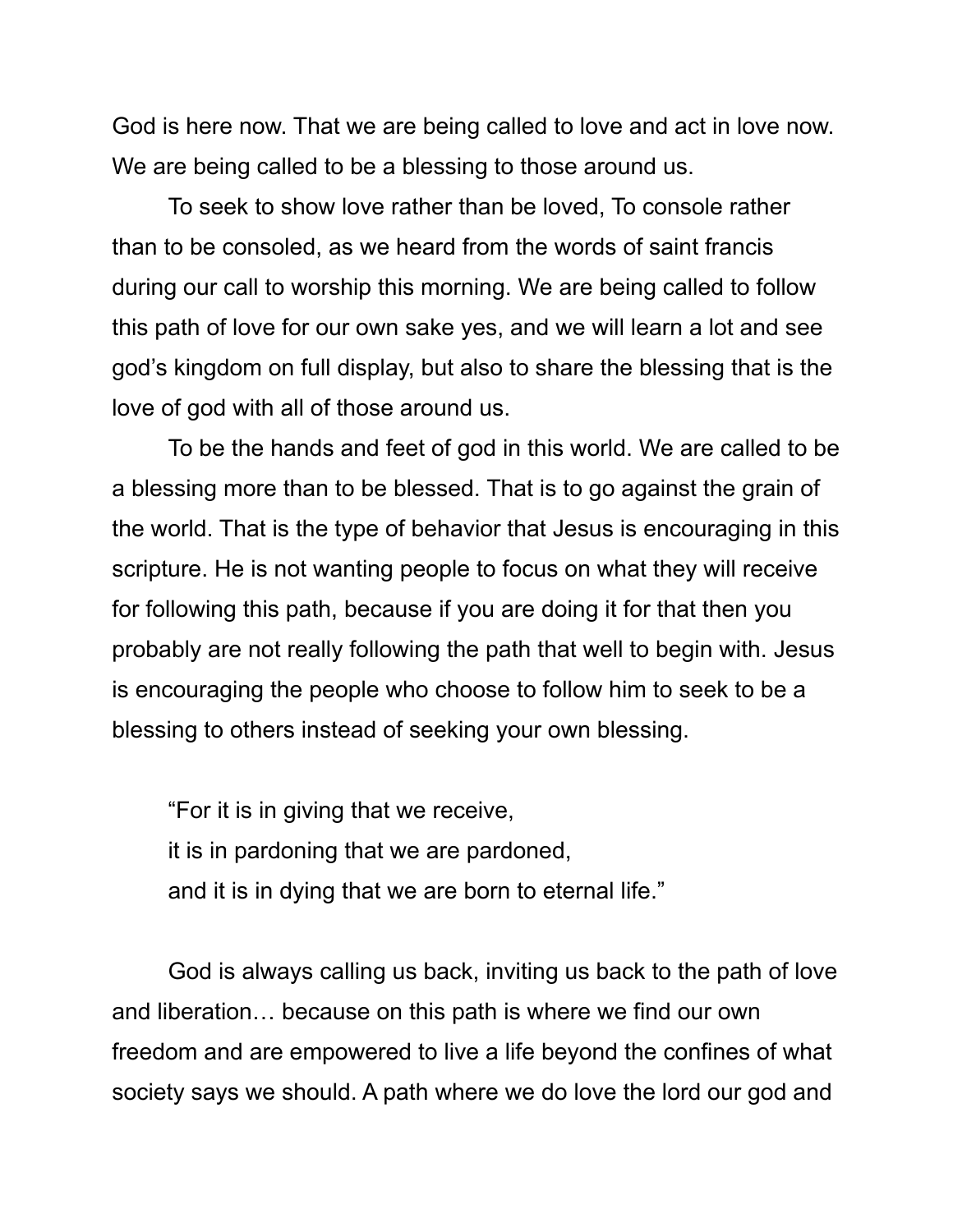neighbor. A path in which we seek to be a blessing more than we seek to be blessed.

So our youth was right to quote Loki, we are burdened with a glorious purpose. This is not an easy path to walk. Especially when the act of just living is hard at times. The good news is we are not alone on this journey; we are not called to do it perfectly either,and the gifts that are received and the lessons learned will be plenty to sustain you. Even if it might not feel like it in the moment. God's promises are true. You are loved and cherished. Jesus' call to action is one of love—— love for you and your neighbor.

Blessed are you who have nothing but faith in God, for you will find the joy of the kingdom of God.

Blessed are you with hunger with curiosity to know God and to love your neighbor as yourself, for you will be satisfied from the wisdom of the spirit.

Blessed are you who are struggling in life and faith, for you will be filled with the peace and hope of God's promises.

Blessed are you, who follow the radical path of righteousness set out by God through the life and ministry of Jesus Christ, for you will know rejection for God's namestake, but you will also find that the kingdom of God is all around you.

Woe to you, who put your faith in worldly things more than God, for you have received your happiness and comfort.